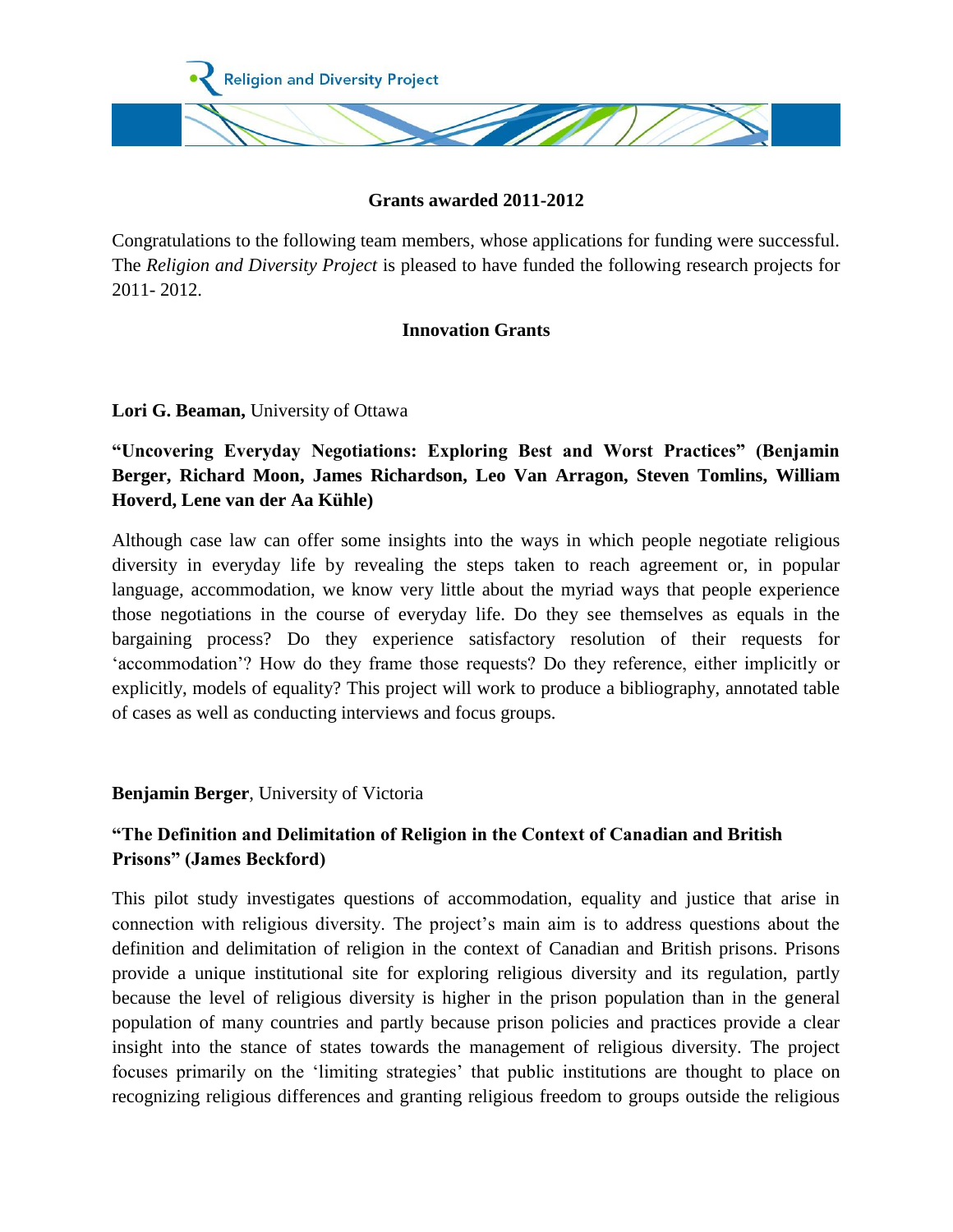

mainstream of many western societies. If this pilot study is successful, plans will be made for a larger project involving comparison between the Canada, the USA and Britain. This project includes James Beckford.

**Peter Beyer,** University of Ottawa.

# **"A Web-based Survey Instrument on Religious Identity" (Solange Lefebvre, Patrice Brodeur, Kim Knott, Prema Kurien, Susan Palmer, Samuel Reimer, Jasjit Singh, Michael Wilkinson)**

The proposed research has as its purpose to create a single research instrument that allows the understanding of religious group identity differences. This will consist in the putting together of a web-based survey instrument that will be useable by different researchers, working with different groups. It will consist of a basic and uniform set of questions, but will also allow the inclusion of a range of variable and specific questions tailored to each religious group and codetermined by the researchers using the survey instrument. The creation of this survey question includes pre-testing it on a range of subjects drawn from the researchers' contacts and representing different religious identities. The actual use of the survey instrument will be done by different subsequent research projects, who will each bring adherents of different religious identities to the survey. Over time, therefore, the instrument will be used by an array of such groups, yielding useful data on comparative religious identity construction in Canada (and in other comparator countries).

#### **Peter Beyer,** University of Ottawa

## **"Conceptions of Religious Diversity among Immigrant and 2nd Generation Young Adults in Canada: Christians, Hindus, Muslims, Buddhists, Sikhs, and Religious Nones" (Solange Lefebvre, Michael Wilkinson, Rubina Ramji, Glen Choi)**

The project will analyze 298 individual, in-depth, and semi-structured interviews drawn from the "Immigrant Youth" (data gathered 2004-2006), and the "Immigrant Young Adult" (data gathered 2008-2010) projects headed by Beyer and in which the other applicants have participated. These interviews consist of individuals in the 18-30 year range who are, with a few exceptions, themselves immigrants to Canada or from immigrant families. Their cultural backgrounds cover the globe, but religiously they professed some relation to the identities listed in the title above. The interviewees consist of a mixture of people who clearly identify with a particular religion and those who do not, and therefore the project promises to be able to gauge the fluidity and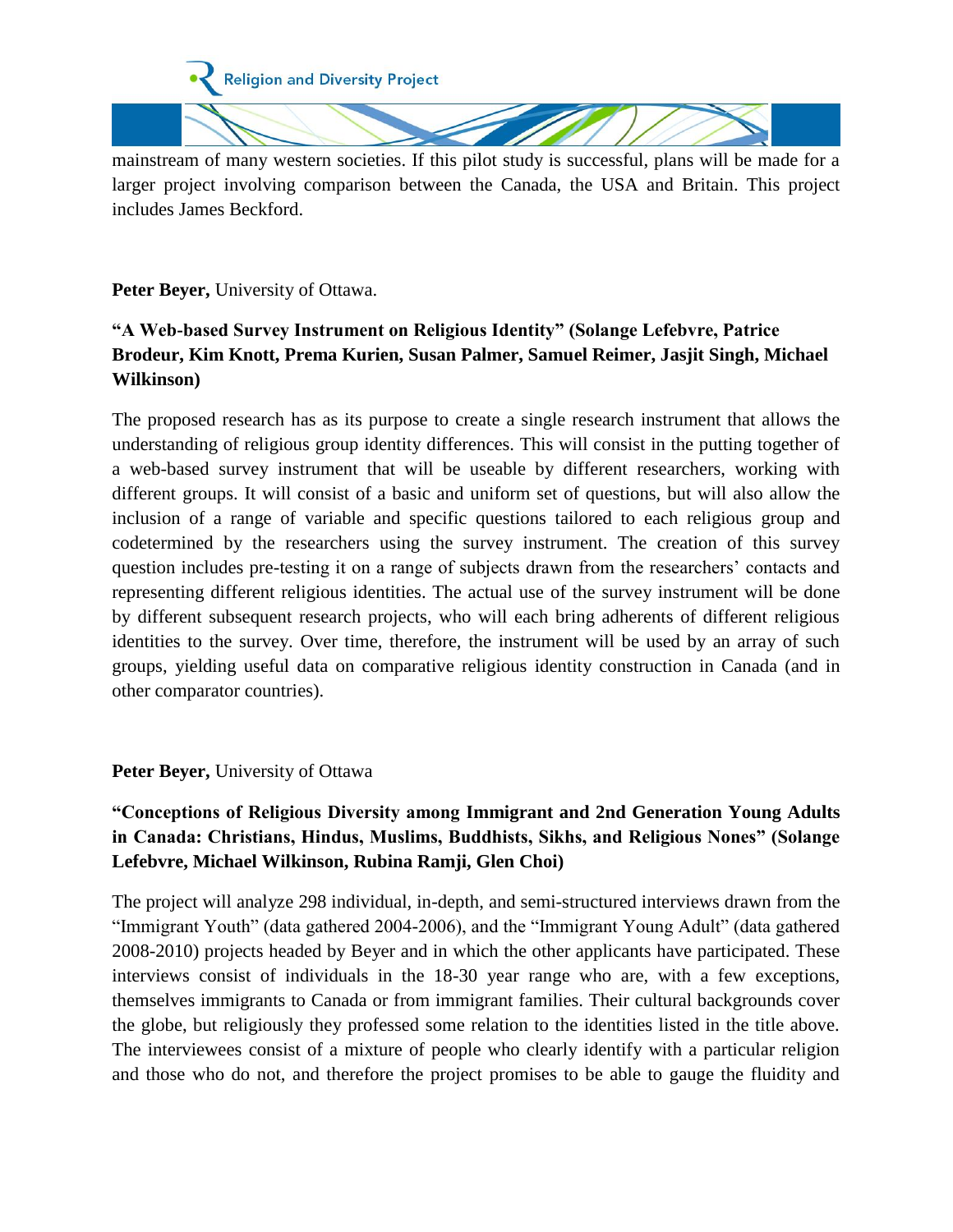

variability of religious identity constructions in the Canadian context among these subpopulations.

### **Pamela Dickey Young, Queen's University**

# **"Religion, Gender and Sexuality among Youth in Canada" (Donald Boisvert, Nancy Nason-Clark)**

The goals of this project are:

- To explore the constructions and management strategies undertaken by young adults (aged 18-25) both religious and non-religious concerning their sexual identities, values, and choices;
- To examine the significant social, cultural, and political factors that inform the abovementioned processes;
- To study how these young adults manage their religious, sexual, and gender identities;
- To generate rich qualitative and quantitative data that will contribute new knowledge to academic and policy debates on religion, youth, sexuality, and gender.

This project will build on resources from Andrew Kam-Tuck Yip's Religion, Youth and Sexuality (UK) research, a project which has recently ended. A goal of this research is to develop a data set in order to understand the relationship of religion and sexuality among youth in Canada. Our data will also allow comparison with the research results of Yip's project, to enable ongoing international collaboration as part of the MCRI project.

### **Pascale Fournier,** University of Ottawa

## **"Comparative Law at the Intersection of Religious and Secular Orders: The Muslim Talaq in Israel"**

This project is an extension of my SSHRC-funded project on the migration of minority religious laws in Canada, the UK, Germany and France, in which I research the Jewish get divorce and the Islamic Talaq divorce and their effects on the situation of religious women. This project is ongoing, with fieldwork completed in Canada and Germany and interviews currently being conducted in the UK and France. A complementary phase of this project, funded by the Québec Bar Foundation, the Foundation for Legal Research, Borden Ladner Gervais law firm and the Law Foundation of Ontario, has dealt extensively with the situation of Jewish women in Israel, with six interviews with women who have gone through a divorce in Israel. This phase allowed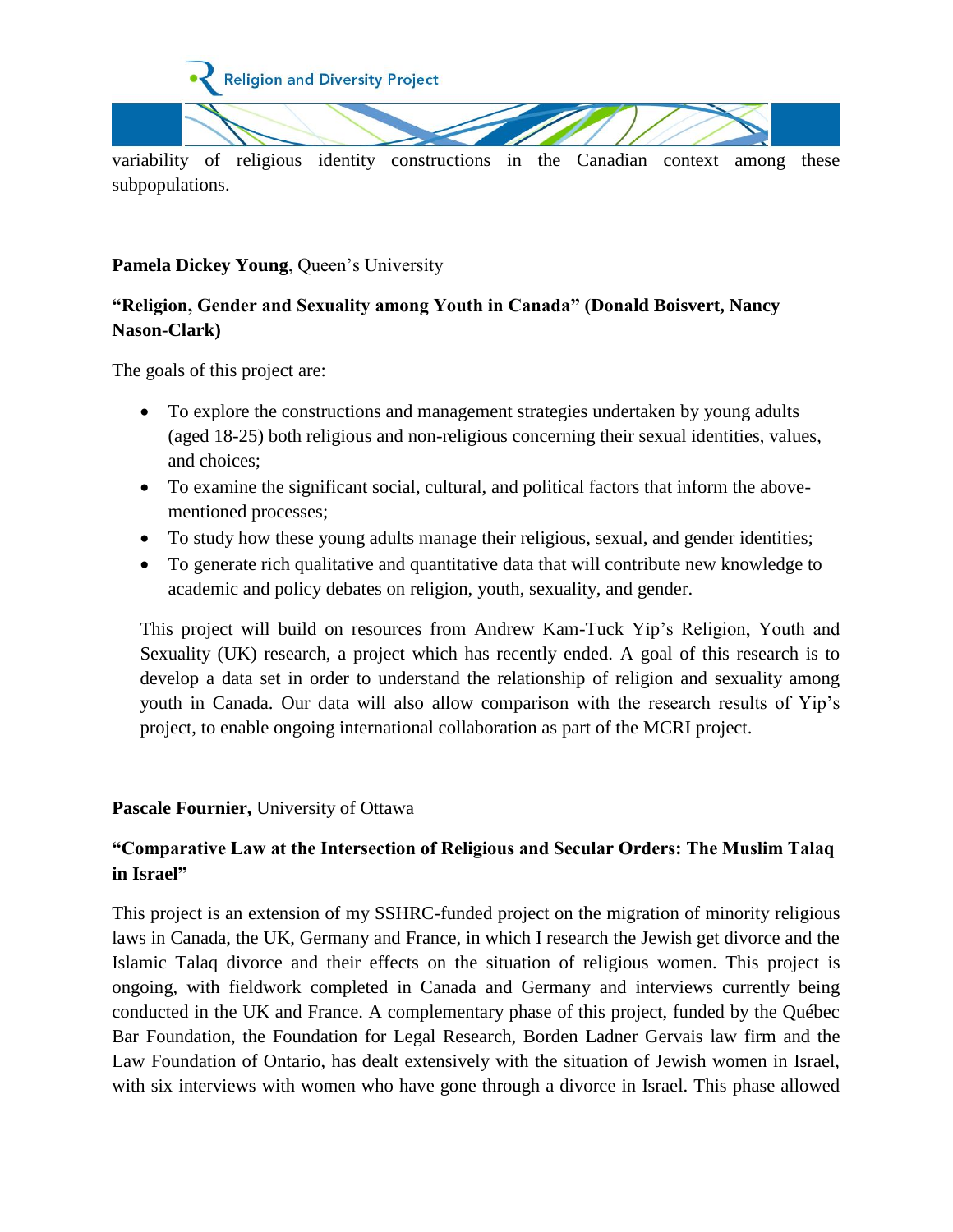

me to further research the situation of the Jewish Agunah, the "chained wife" who is being refused the Jewish divorce (get) by her husband (Shachar, 2008), a thorny problem which the Supreme Court of Canada has tackled in the landmark case Bruker v Marcovitz, [2007] 3 SCR 607. As a lot of the Canadian Jewish women I interviewed have confirmed, Israeli legal institutions play a role in the (religious) life of the diaspora that cannot be overstressed. Adding Israel to the countries I am studying has allowed me to sketch out approaches for Canadian policy-makers which go across borders, an important move in the context of internationalization of religious diversity and mass legal "transplantation" (Fournier, 2010). The results of my research on Israel will be published in two forthcoming articles, in addition to three forthcoming articles relating to the Canadian context.

### **Solange Lefebvre**, Université de Montréal

## **« Religion et sphère publique au Canada : comparaison des politiques de gestion » (Patrice Brodeur, Barbara Thériault, Pascale Fournier, Jean-François Gaudreault-DesBiens, Amélie Barras, William Hoverd)**

Les modèles de gestion de la diversité religieuse des états occidentaux se trouvent soumis à de fortes pressions pour s'adapter et se transformer. Pour analyser ce phénomène, le projet se penche sur des politiques et pratiques concernant la gestion de la religion et de la diversité. Le but de ce projet est de développer et mettre en œuvre une méthodologie et une démarche de recherche au Québec qui pourrait être répétée dans d'autres provinces canadiennes subséquemment. Le projet se fera en collaboration avec William Hoverd, postdoctorant à l'Université d'Ottawa, qui développera le volet ontarien avec l'équipe.

#### **Barbara Thériault**, Université de Montréal

« L'aumônerie de prison : le cas de l'établissement de détention Tanguay (Montréal) »

La présente demande a pour but le développement d'une recherche pilote sur l'aumônerie et la religiosité des détenues d'un l'établissement de détention de Montréal, la prison Tanguay. Le projet s'inscrit dans le cadre de deux recherches préalables, soit : 1) les travaux en cours de l'équipe autour de Benjamin Berger et de James Beckford au sein du GTRC sur l'aumônerie dans les prisons au Canada, en Angleterre et au Pays de Galle. Dans le cas précis du Québec, l'objet s'inscrit dans un contexte de déconfessionnalisation des institutions publiques (les écoles avant tout, puis les hôpitaux et, éventuellement, les établissements carcéraux) et la reconnaissance d'un métier d'intervenants spirituels. 2) un nouveau projet de recherche financé par le CRSH dans lequel je (Barbara Thériault) développe la notion de Stellvertretung, traduit de